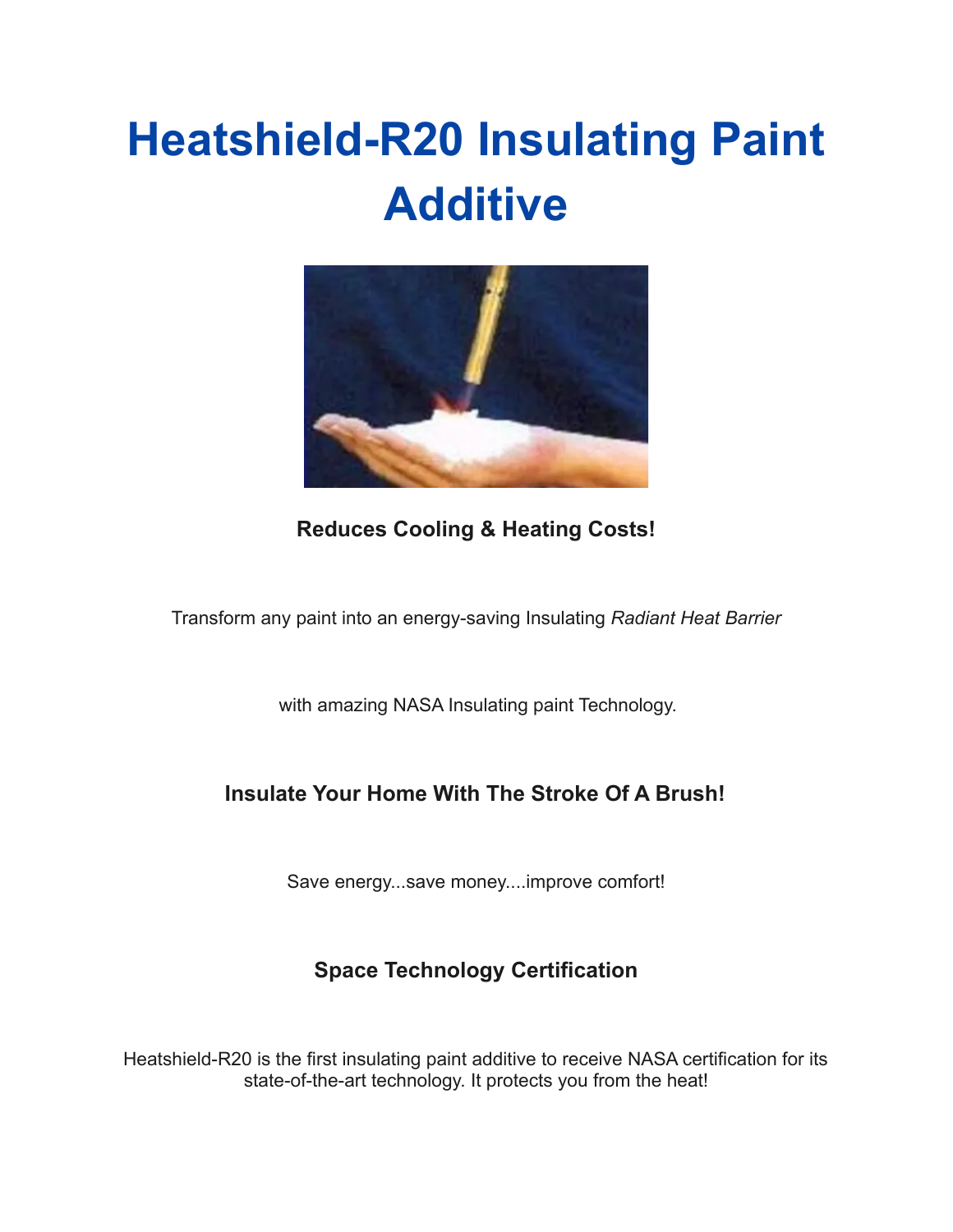### **OUR PRODUCT CAN BE USED ON ALL TYPES OF SURFACES!**

**Roofs...Especially Metal!**

**Exterior & Interior Walls**

**Attics**

**Air Conditioning Cabinets**

**Water Heaters**

**Metal, Boat & Equipment Seats**

**Metal Doors**

**Hot & Cold Pipes**

**ESSENTIALLY—ALL HEAT-BEARING SURFACES!**

# **Thermal Imagery Shows How Effective Our Product Is During Extreme Heat**

Tests were done on a home in Florida to determine just how much Heatshield-R20 can reduce the temperature of a home or structure...and the results were startling.

The photo on the left was taken on October 14 when the high for the day reached 82 degrees..and you can see just how hot the roof of the home has become.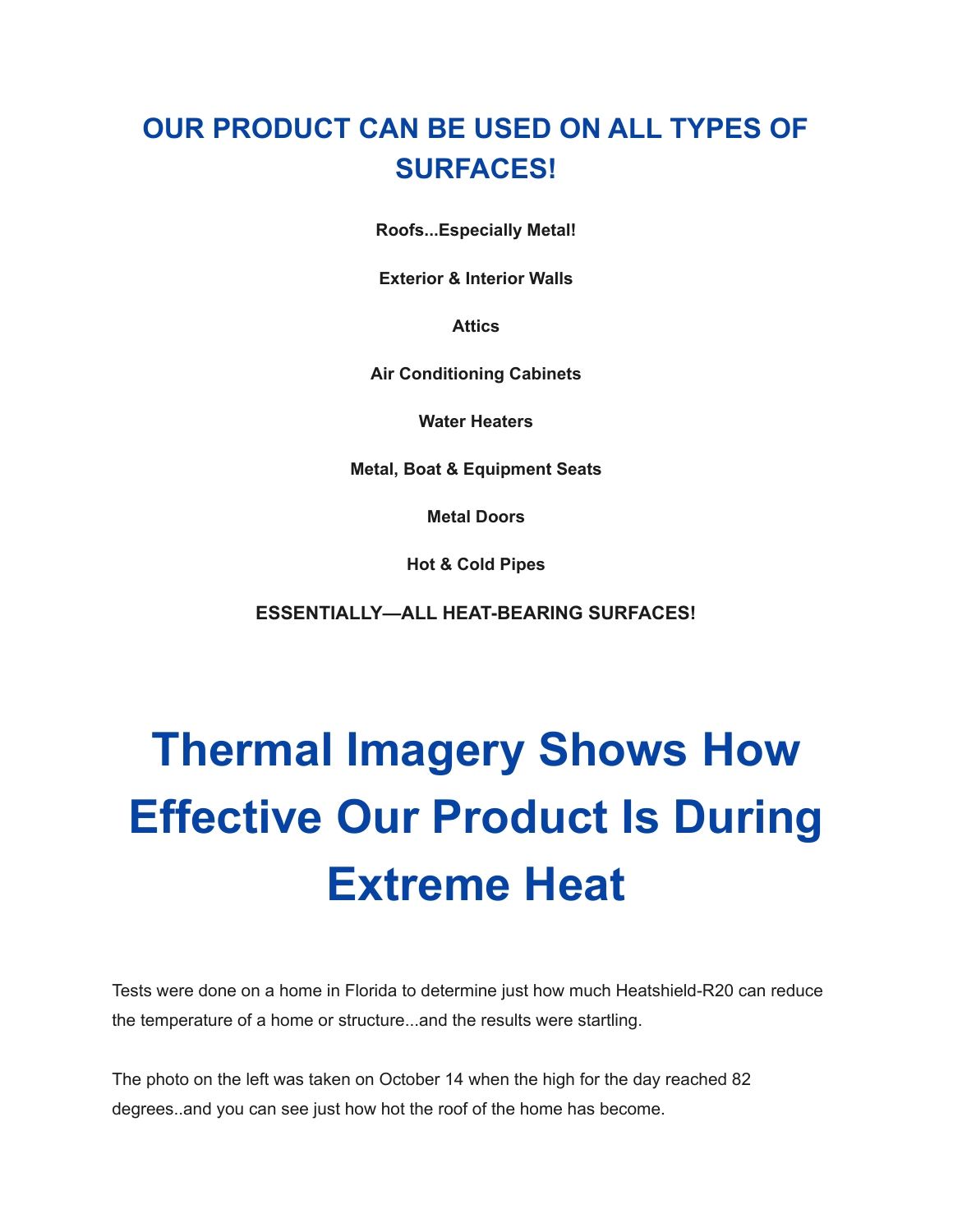The photo on the right was taken exactly two weeks later on October 28 when the high temperature for the day reached 83 degrees...and as you can see...the roof of the home is substantially less heated...a full eight degrees cooler after being treated with our product.

Results may vary...but the difference is noticeable in any event and the energy savings can be substantial!

# **Ready, Set...Reflect!**

### Space Foundation Welcomes Heatshield-R20 as New Certified **Technology**

The Space Foundation announced that GBS/KWIK Company, manufacturer and distributor of Heatshield-R20 Radiant Barrier Paint Additive, is a new Certified Space Technology partner. Heatshield-R20 is a paint mix that acts as a protective, insulating barrier against heat transfer. The Space Certification program was created by the Space Foundation, in cooperation with NASA, to raise awareness and understanding about space and the significant and practical benefits of technologies originally developed for the space program, which have been adapted into products and services that improve life on Earth

"The Space Foundation is pleased to recognize GBS/KwikCompany as a partner in the Space Certification Program," said Kevin Cook, director of space awareness programs for the Space Foundation. "Heatshield-R20 Radiant Barrier Paint Additive is an excellent example of how technologies originally developed for space exploration often provide practical benefits right here on Earth. We commend GBS/KwikCompany for helping make homes and places of business around the world more energy efficient."

Heatshield-R20 uses hollow reflect spheres in a powder that can be mixed into virtually any paint to create a protective heat-blocking radiant barrier. Originally developed as spray-on insulation to protect space shuttle components, the process involved a dangerous mix of chemicals and a narrow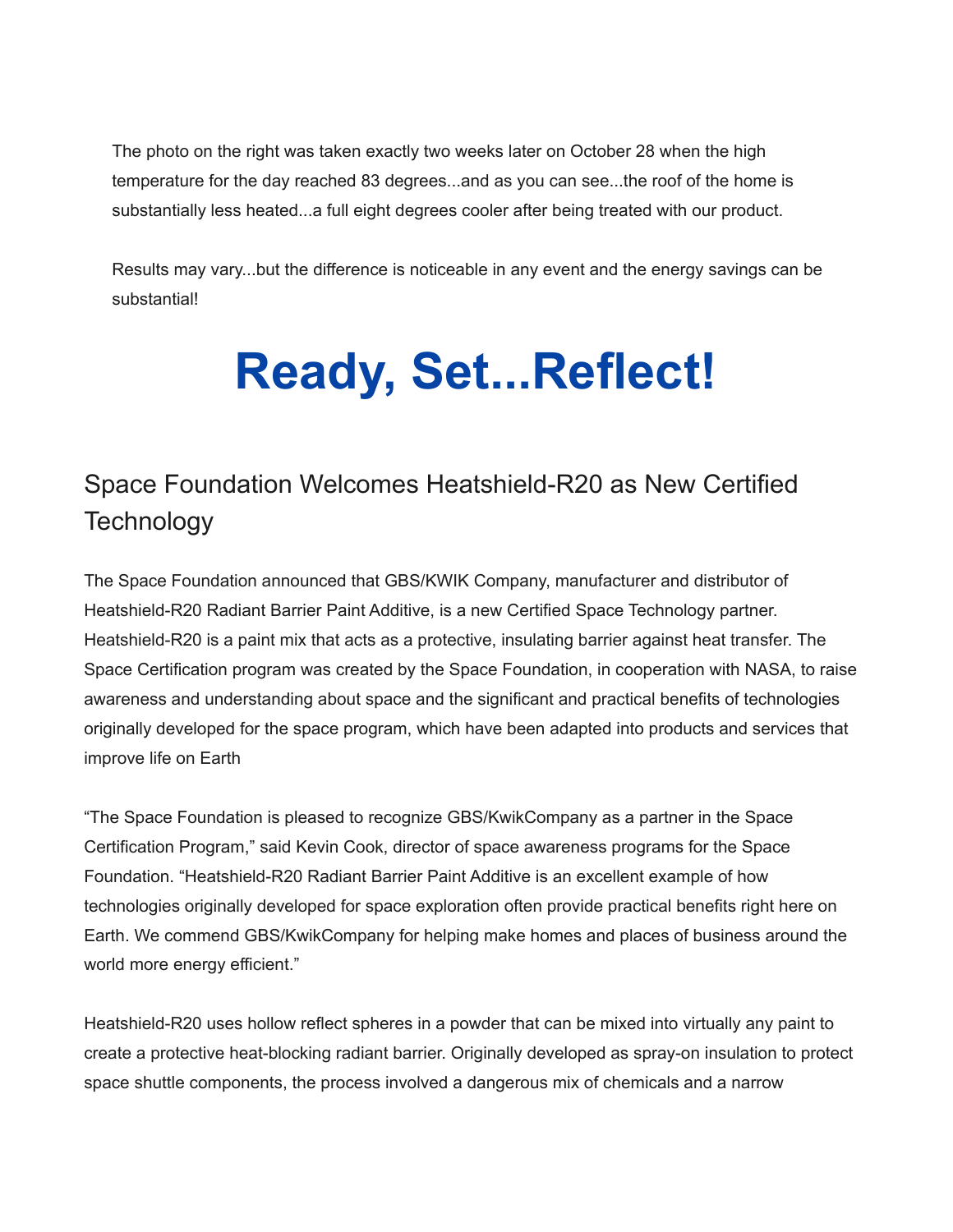application window. GBS/KWIK Company produced an economical and safe spinoff to this proven space technology, which effectively reduces heating and cooling costs for home and business owners by reflecting heat away from any painted surface. The University of Colorado used Heatshield R-20 as an important part of their energy-efficient solar-powered houses that won the National Solar Decathlon in 2002 and 2005.

The Space Certification program highlights products in the technology, education, and imagination categories and plays an integral role in the Space Foundation's mission to improve public awareness and appreciation of the practical benefits of space technology.

For more information about Heatshield-R20, visit Heatshield-R20.com. For information about other space technologies that improve life here on Earth, visit the Space Certification Program online at SpaceConnection.org.

Founded in 1983 and celebrating its 25th anniversary this year, the Space Foundation is an international nonprofit organization advancing space-related endeavors to inspire, enable, and propel humanity. A leader in space awareness activities, major industry events, and educational enterprises that bring space into the classroom, the Space Foundation is headquartered in Colorado Springs, Colo. It conducts research and analysis and government affairs activities from its Washington, D.C., office, and has field representatives in Houston and Cape Canaveral, Fla. For more information, visit SpaceFoundation.org.

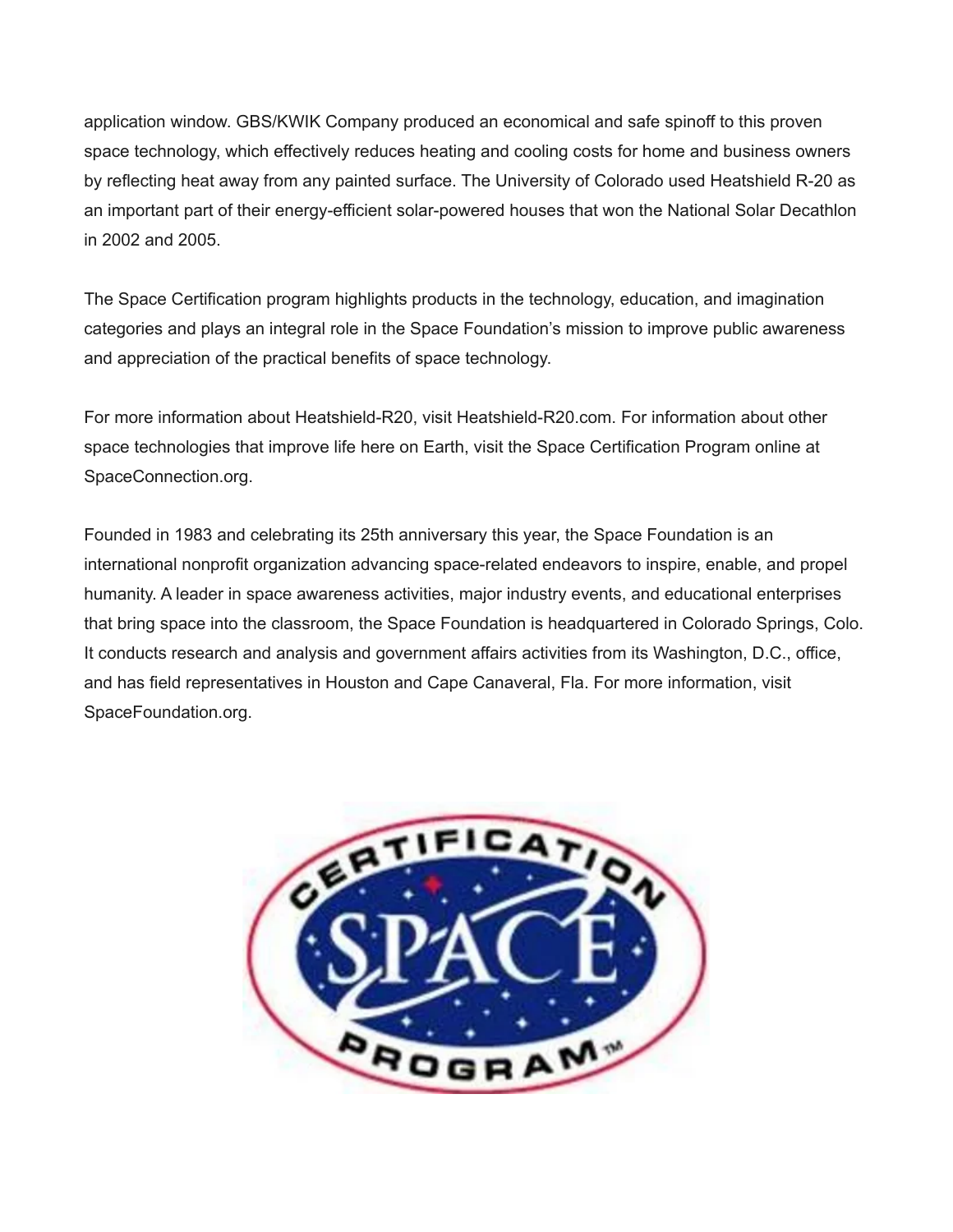## **How It Works**

### THE REACTION OF THE HUMAN BODY TO RADIANT HEAT USING RADIANT BARRIER PAINT ADDITIVE IN **COMPARISON**

People feel warmer in the presence of radiant energy and cooler in its absence. Science refers to this phenomenon as mean radiant temperature. Stand in the shade of a tree on a sunny, but a cool day; then step into the sunlight. Your body instantly becomes warmer in the sun, more comfortable.

Stepping back into the shade, you are cool; yet, the change in the actual air temperature between shade and sunny areas is negligible.

The human body feels warmer because radiant energy causes molecular friction within the skin and body. When this friction takes place, it creates heat that makes you warmer. In the absence of friction, you are cooler because of the lack of molecular friction.

But only your body is affected, not the air surrounding it. So in winter, you may feel as warm in a 65-degree room as you normally would feel in a room with a temperature set at 72 degrees.

The thermostat can be set down 5 to 8 degrees Fahrenheit in winter and up the same amount on the air conditioner in summer and yet the comfort level of the human body can remain the same. Heatshield-R20 ceramic coatings raise the mean radiant temperature in buildings in winter and lower it in summer.

Heatshield-R20™ is formulated to have a very small reaction to radiant and microwave-type frequencies.

With very little molecular movement there is very little friction, so very little heat.